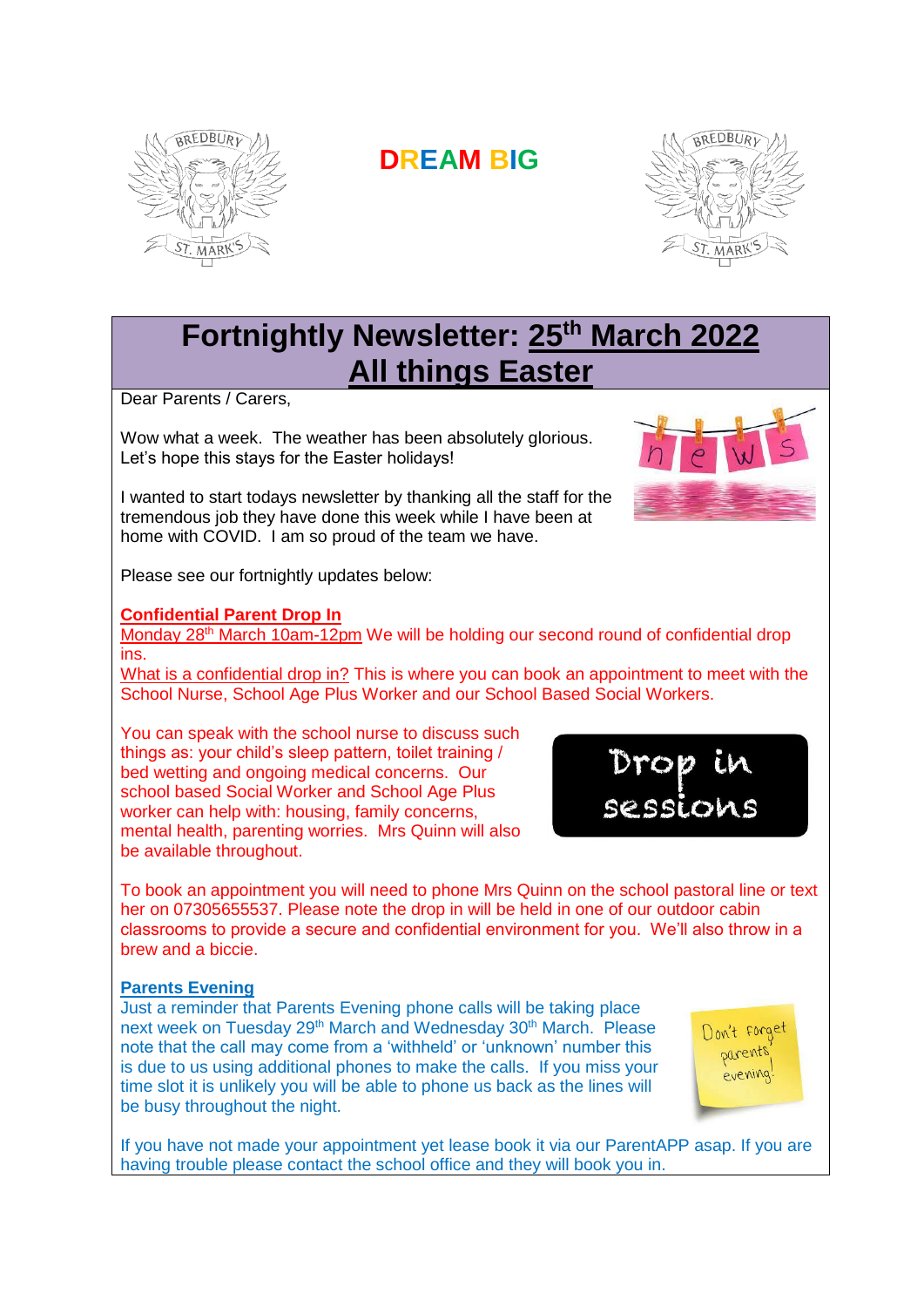## **Pastoral Support**

I am pleased to inform you that Mrs Quinn has increased her hours and will now be working full time. She is a brilliant first port of call for concerns / worries / advice regarding your child/ren.

## **Easter Egg Competition**

This year we are inviting your child to turn a hardboiled egg into their favourite character. This could be a character from a book, a film, their favourite nursery rhyme or singer. I have given an example of Ed Sheeran and Humpty Dumpty!!! There will be prizes for the winner and runners up. The competition closes on Friday 1<sup>st</sup> April at 9am. We cannot wait to see your entries.







## **Easter hamper**

On Monday, we will be selling raffle tickets for our fabulous Easter hamper. A strip of tickets will be sold for £1 and the raffle will be drawn on Friday 1<sup>st</sup> April.

The hamper will be full of all things chocolatey!

Thank you for continued support.

Have a wonderful weekend and I hope to see you all on Monday.

Best wishes.

#### *E. Harding* Mrs Harding **Headteacher**

## **Weekly Worship Focus**

This week we focussed on 'seeing the whole picture.' We looked in detail about how easy it is to jump to

conclusions without knowing the full story.

We talk to the children about this A LOT! Often they have not taken the time to find out all the details before they decide that something is not fair. Once they have



Children's

Worship

this information they often make good decisions based on the 'full picture.' We were also honest and said that as adults we often do this! Any parents feel they do this as well?

## **Birthdays**

Birthdays up to the 21<sup>st</sup> April due to the Easter break:



We hope you have the best day!

Aimee in Year 4, Eshaal in Nursery, Ivy in Year 5, Kaiden in Year 5, Jack in Year 1, Violet in Year 1, Isobel in Year 6, Freddie in Year 2, Lacey in Nursery, William in Reception, Corey in Year 4, Ciaran in Year 1.